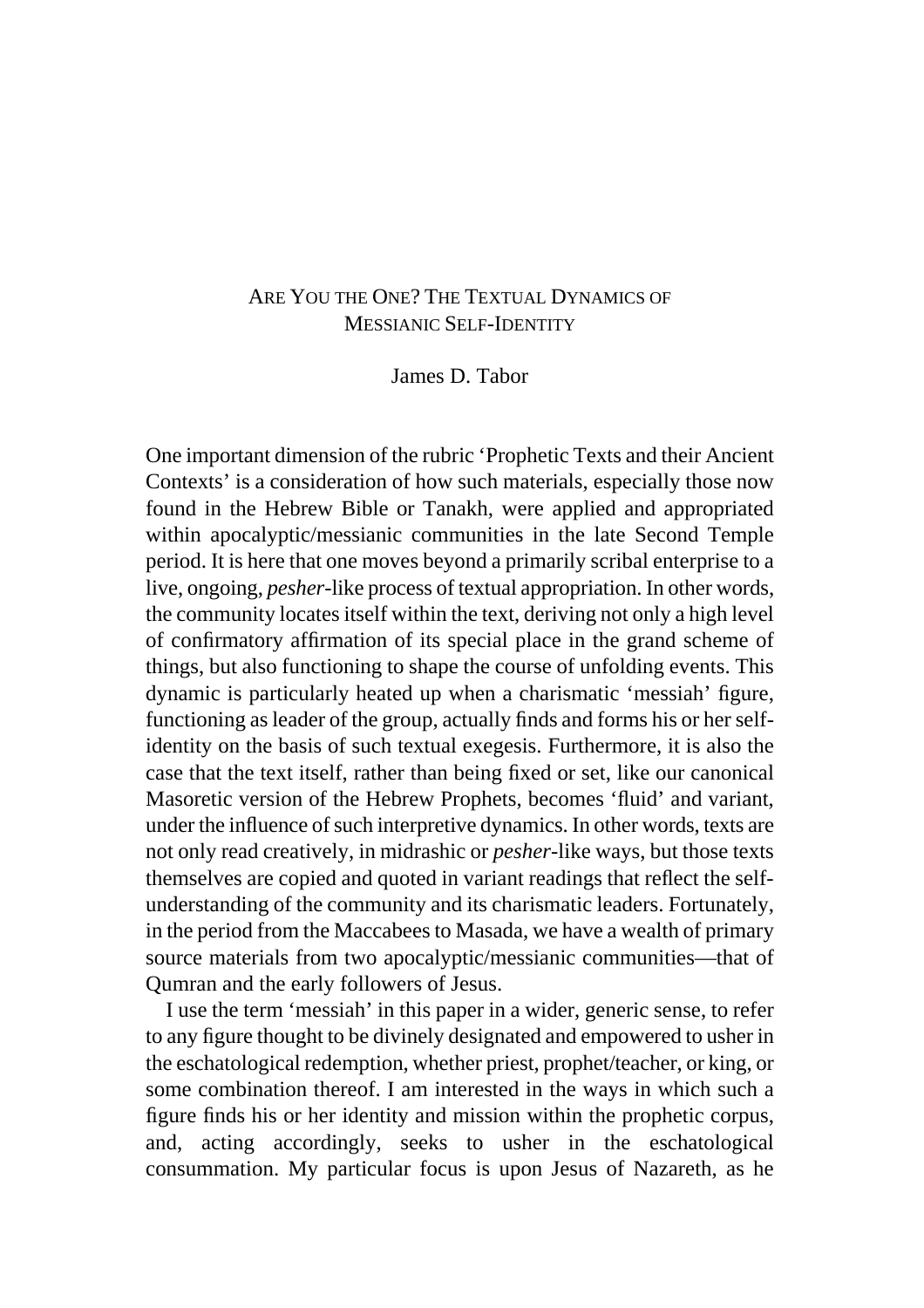comes through to us in the New Testament Gospel materials, and to what degree we might responsibly 'imagine' his own appropriation of prophetic texts from the Hebrew Bible, and his self-understanding as God's pivotal 'end time' agent.

 Running through the various layers and strata of the New Testament Gospel traditions is a complex set of messianic titles or designations against which the careers of both John the Baptizer and Jesus of Nazareth are tagged and evaluated. In the climactic exchange at Caesarea Philippi, the Markan Jesus puts it most bluntly—'Who do people say that I am?'  $(Mk 8.27).$ <sup>1</sup> The possibilities subsequently enumerated appear earlier in Mark, when Herod Antipas hears of the miraculous powers of Jesus, and rumor has it that he might be John the Baptizer 'raised from the dead', or Elijah, or one of the prophets of old (Mk 6.14-17). Each of these possibilities is implicitly rejected by Mark as Peter makes his definitive, though at this point misguided, declaration: 'You are the Messiah'.<sup>2</sup> Much later in the narrative, when Jesus is on trial before the high priest, the question is put to him directly, 'Are you the Messiah, the Son of the Blessed One?' to which Jesus replies, 'I am', but adds 'and you will see the Son of Man seated at the right hand of the Power, and coming with the clouds of heaven' (Mk 14.62), phrases taken from Dan. 7.13-14 and Ps. 110. Earlier in Mark, when Jesus is glorified on the high mountain, just following Peter's declaration, the disciples ask, in response to their experience of the 'kingdom of God coming with power', 'Why then do the scribes say that Elijah must come first?' (Mk 9.1, 11). Jesus implies that the recently beheaded John the Baptizer is indeed the Elijah to come, as predicted in Mal. 4.5,<sup>3</sup> but was rejected and killed based on what was 'written of him' (Mk 9.13). That Mark here includes the idea of John's suffering, as the Elijah figure, based on what was *written of him*, is extraordinary on several levels. First, one might expect that this image of a

 1. Quotations from the Bible and Apocrypha are from the New Revised Standard Version.

 2. In Mk 1.1 the reader is clued into the mystery of who Jesus is: 'Jesus Christ, the Son of God', though as the narrative unfolds this 'messianic secret' is only revealed to the inner group of disciples when it is clear that Jesus is headed for Jerusalem to be killed. At this point in the narrative, Peter, spokesperson for the Twelve, has not yet accepted the notion of a rejected and suffering messiah, and as a result, for Mark at least, his confession, though technically correct, is built on a misunderstanding, as Norman Perrin has so clearly demonstrated (see Perrin 1971).

3. Mal. 3.24 in the Hebrew text.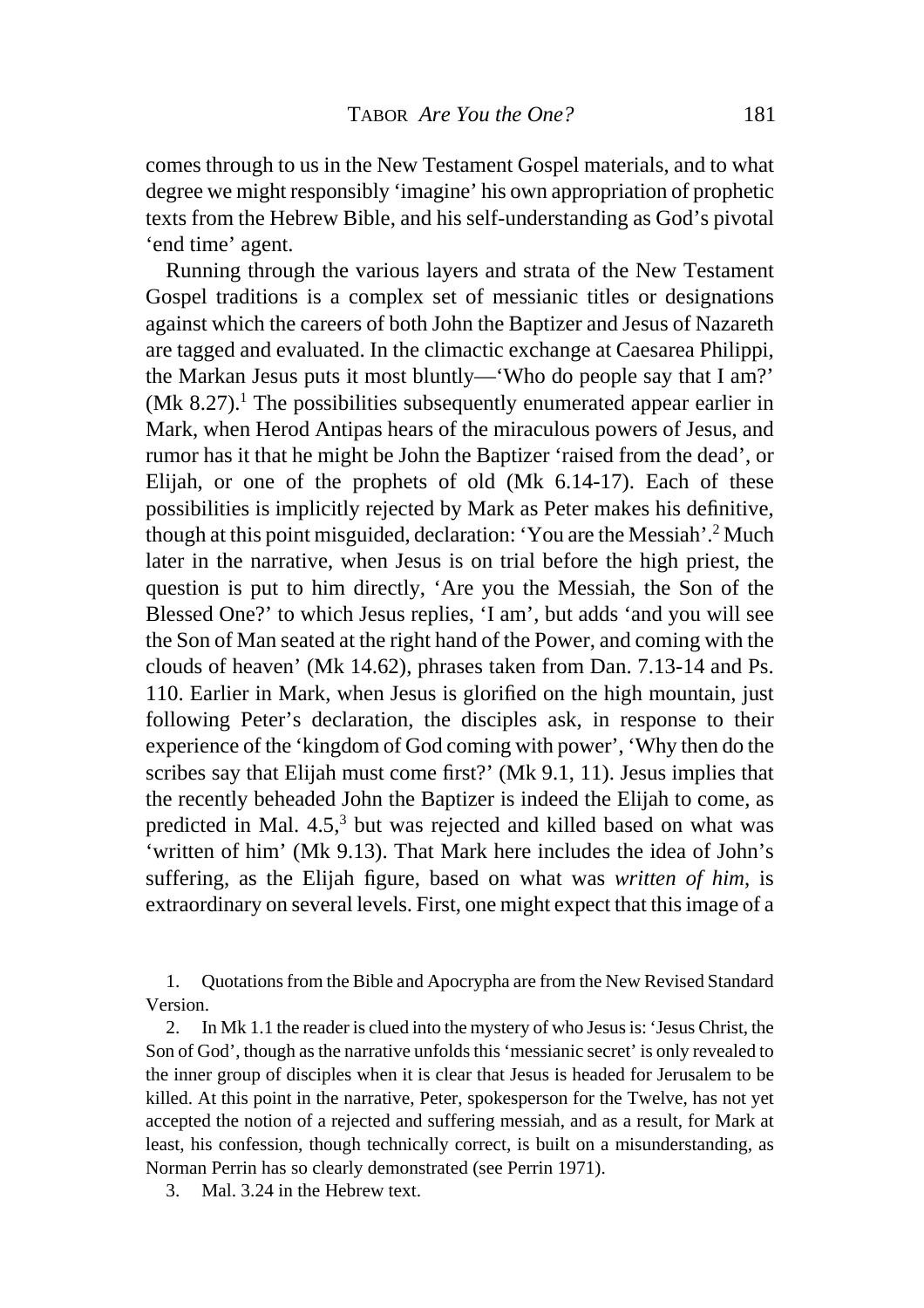'suffering servant', that is so important to Mark's interpretation of Jesus, would be reserved for Jesus alone.<sup>4</sup> Second, there is nothing about rejection or suffering in the only two prophetic contexts that are applied to John and his career in any of our Gospel materials, namely Isa. 40.3 and Mal. 3.1; 4.5. This means that Mark, at least, is willing to widen his 'Suffering Servant' Christology to include John the Baptizer as a forerunner of the same fate that awaits Jesus. In other words, we have evidence here that Isa. 53 was applied to a figure other than Jesus, either by Jesus himself, or within the earliest stages of the Jesus movement. That Mark's community would have created such an idea, in developing its own ideas of Jesus' uniqueness as Christ and Son of God, seems improbable. Elsewhere, Mark, like the other Gospel writers, decidedly plays down John's role in the redemptive scheme of things, making it clear that it is Jesus who is the redemptive agent (see Mk 1.7-11, 14; 11.27-33). I am convinced that Mk 9.13 is witness to an exegetical enterprise that predates Mark, and that possibly goes back to Jesus himself. What we might have here is a prime example of the ways in which prophetic texts provided a context for the understanding of a messianic figure. When John, the 'Elijah to come', is brutally executed by Herod Antipas, his followers, including Jesus, had to find justification for this unexpected turn of events within the prophet texts that detail the 'career patterns' of these various redemptive figures. The textual terrain is a complex and rugged one, offering diverse and multiple possibilities of textual linking and creative interpretation. Fortunately, the ground had been plowed about a hundred years earlier, by the leader of the Qumran community, the Teacher of Righteousness. We find ourselves, thanks to the Dead Sea Scrolls, witnesses to an exegetical enterprise that we can actually trace from the first century BCE down through the first Jewish Revolt.

 In John's Gospel, the Baptizer is asked by the Jerusalem religious establishment, 'Who are you?' with the suggested possibilities: the Messiah, Elijah, or 'the Prophet'. John denies all three and declares himself 'the Voice of one crying in the desert', based on Isa. 40.3, a text

 4. In Mk 10.45 there is the climactic declaration that Jesus as 'Son of Man' came to 'give his life as a ransom for many', which is a direct reference to Isa. 53.12, the important ending of the fourth 'Suffering Servant' song of Deutero-Isaiah. Since elsewhere in the Synoptic tradition, as well as in the Gospel of John, there is such a decided attempt to minimize the role of John in contrast to that of Jesus, Mark's inclusion of John in this context is remarkable (see Lk. 7.18-35; Mk 1.7-8; Mt. 3.13- 17; Jn 3.25-30).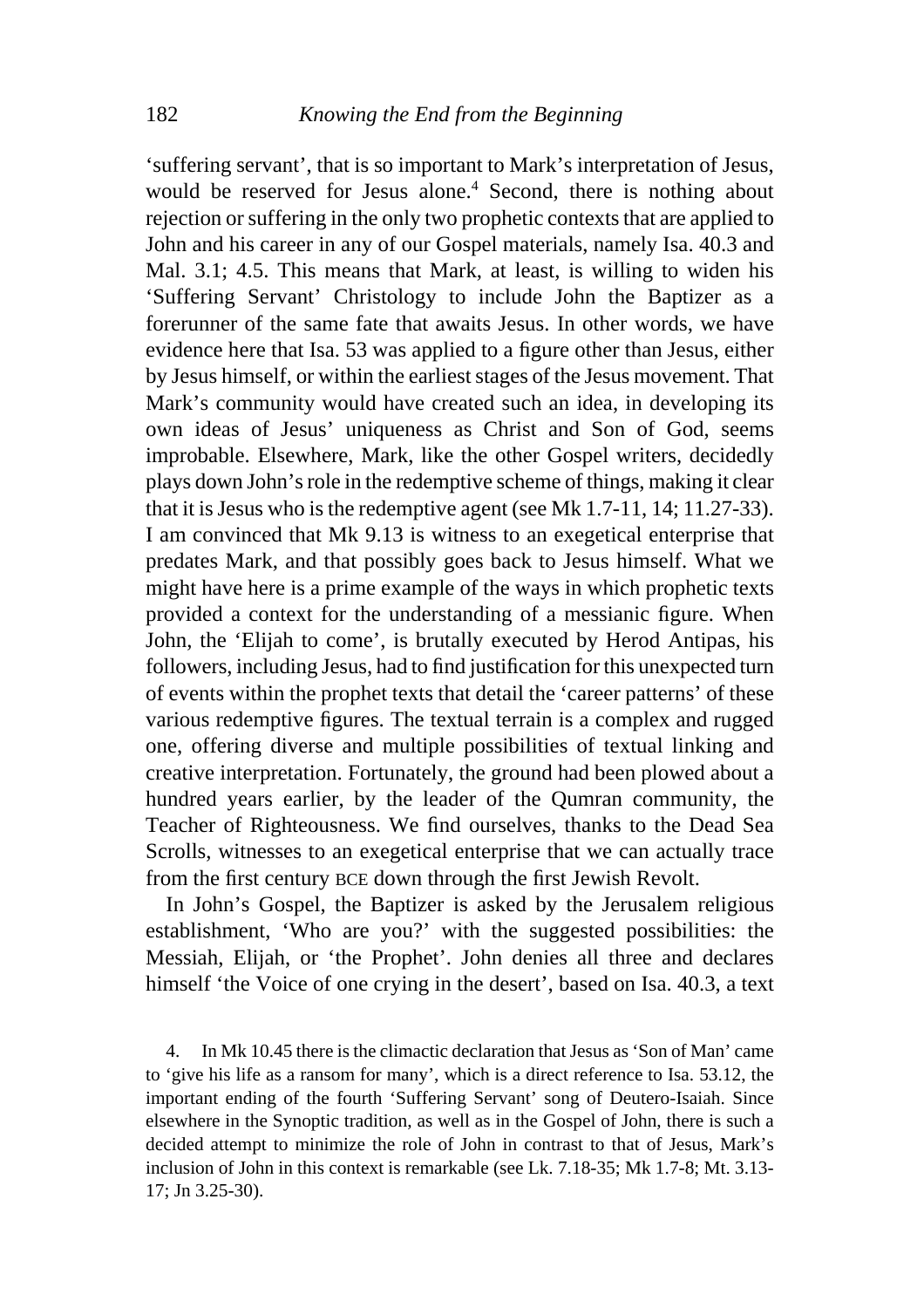that also played an important prophetic role in the Qumran community and its founding.5 Even more striking is the question in the Q source that the imprisoned Baptizer puts to Jesus shortly before his beheading—'Are you the one, or are we to wait for another?' (Lk. 7.20). In a closely related Q pericope John is declared to be not merely a prophet, but 'more than a prophet', and indeed the Malachi 'Messenger' who, like Deutero-Isaiah's 'Voice crying in the wilderness', is to 'prepare the way of Yahweh' (Lk. 7.26-27). This singular and resolute designation, 'the one', implies a cluster of speculative messianic interpretations of prophetic texts, echoed in strangely parallel ways within Qumran materials.6

 What we find then, within these multi-layered Gospel traditions, is a whole set of textual 'categories', with potential 'candidates', measured against the reported career patterns, or 'contexts' of a given figure—in this case the work, and particularly the deaths, of both John the Baptizer and Jesus.

 For over a hundred years now these materials have presented scholars of the New Testament with a classic form of the proverbial 'chicken or the egg' question. Do our Gospel traditions import and impose these textual categories onto the figures of John and Jesus, long after their deaths, as a kind of exegetical or 'scribal' enterprise, to explain and justify the shocking and the wholly unexpected—beheading and crucifixion? Or is it remotely possible, or even probable, that figures such as John or Jesus, and for that matter the host of late Second Temple Jewish Palestinian 'messiah' figures (Qumran's Teacher, Judas the Galilean, Athronges, Simon the Perean, 'the Samaritan', Theudas, 'the Egyptian', Menahem, son of Judas the Galilean, and Simon bar Giora) might have derived, not only their self-identity, but also a self-propelled 'career pattern', based on some degree of appropriation of such prophetic 'messianic' texts? Unfortunately, beyond the Qumran Teacher, John and Jesus, we know little of these figures, and what we do know comes almost exclusively from Josephus. However, he does provide hints that point in the direction of the importance of these textual messianic categories.7 For example, both Theudas (45–46 CE) and 'the Egyptian' (late 50s CE) appear to see themselves as some sort of Moses *redivivus* (*Ant*. 20.97-98; *War* 2.261-62;

5. See 1QS 8.13-15.

6. See Collins (1995); Wise (1999); and Evans and Flint (1997).

 7. See Collins (1995: 195-210); Wise (1999: 91, 130-31). The book of Acts mentions Theudas, Judas the Galilean, and the Egyptian (Acts 5.33-39; 21.38), and, surprisingly, Tacitus mentions Simon (*Hist*. 5.9).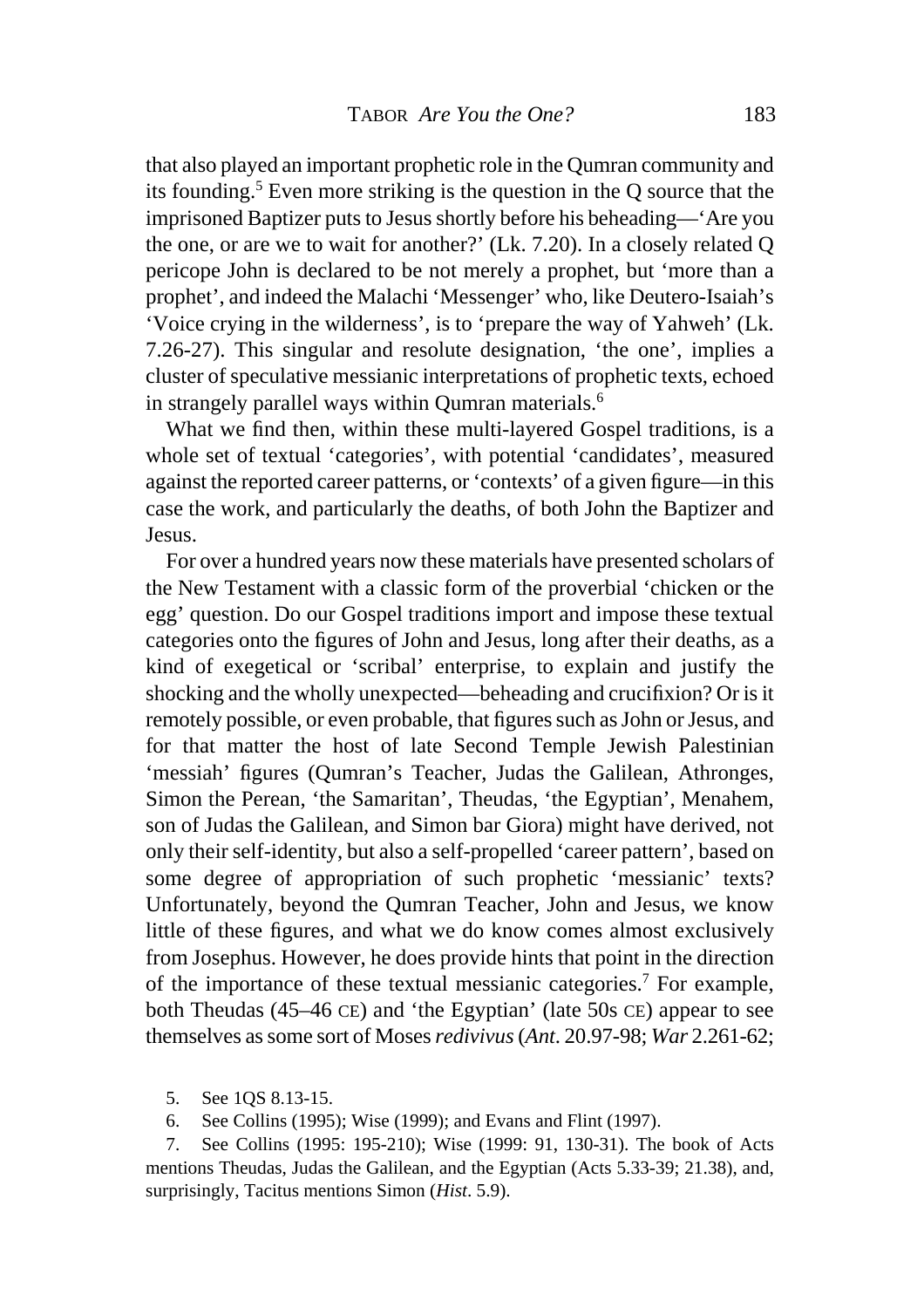*Ant*. 20.169-71). Athronges appears to appeal to some sort of Davidic ideology, as does Simon who 'assumes the diadem' (*Ant*. 17.273-76; 17.278-85). More significant than these limited sketches that Josephus offers us of these various figures is the remarkable statement he makes about the whole period leading to the first Jewish Revolt:

Thus the Jews, after the demolition of Antonio, reduced the temple to a square, although they had it recorded in their oracles that the city and the sanctuary would be taken when the temple should become four-square. But what more than all else incited them to the war was an ambiguous oracle, likewise found in their sacred scriptures, to the effect that at that time one from their country would become ruler of the world. This they understood to mean someone of their own race, and many of their wise men went astray in their interpretation of it. The oracles, however, in reality signified the sovereignty of Vespasian, who was proclaimed Emperor on Jewish soil  $(War 6.311-13).$ <sup>8</sup>

Remarkably, most modern interpreters have failed to identify the 'oracle' of which Josephus speaks.<sup>9</sup> Josephus clearly has in mind the 'Seventy Weeks' prophecy of Dan. 9.24-27.<sup>10</sup> It is the only prophetic text in the Hebrew Bible that offers a calculation as to a precise time that an 'anointed one' would arise, coupled with the destruction of the city and the sanctuary. This fascinating text offers a 490-year 'window of opportunity' for the inauguration of a redemptive countdown, with the anointed figure showing up toward the end. We know that both the Qumran community and the early followers of Jesus were convinced, on the basis of this text, that the 'time is fulfilled' and that the 'appointed time has grown very short'.<sup>11</sup> This witness of Josephus is vitally important. It confirms for us that within late Second Temple Jewish Palestinian society, such prophetic speculations, calculations and applications were around, and were even promulgated by the 'wise men' of that culture. But further, we can also conclude that figures of that period, reading such prophetic texts, becoming convinced that indeed the 'time was fulfilled', and of their individual role in the redemptive plan, might well have been actively

8. Translation by Thackeray, LCL, *Josephus*: III, p. 467.

 9. The notes to the Loeb translation have 'authority unknown', and Collins (1995: 200) comments, 'It is not clear what passage in the Scriptures Josephus had in mind', offering no suggestions whatsoever.

10. See Grabbe (1997: 595-611).

 11. On the use of this text at Qumran see Wise (1999: 226-29); and in the NT Mk 1.14; 1 Cor. 7.25-31; Gal. 4.4; 1 Thess. 5.1-11; 2 Thess. 2.1-6.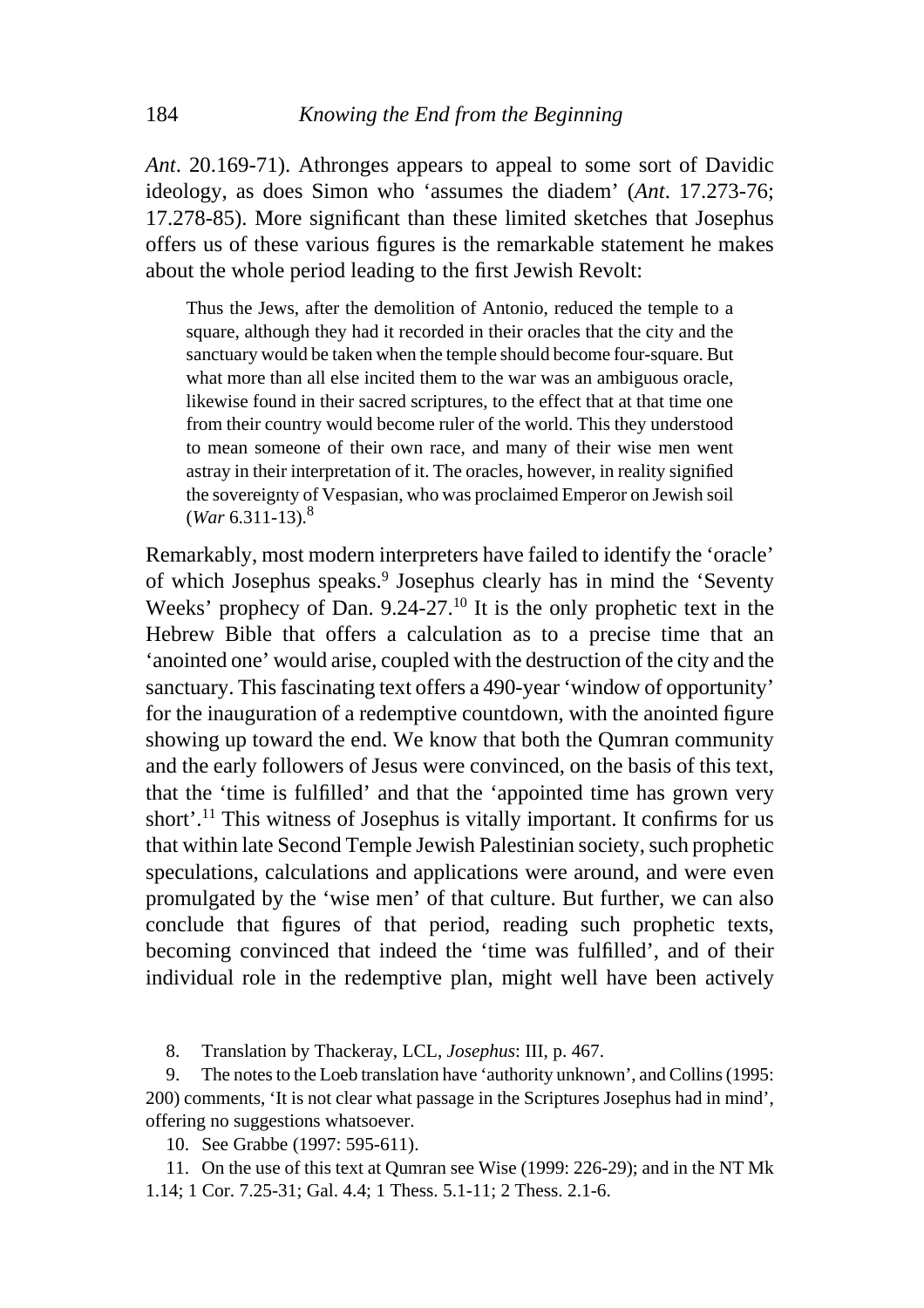engaged in their own version of self-fulfillment. Josephus, as a young, upand-coming, member of the aristocratic priestly class, raised in Galilee but likely educated in Jerusalem, is our prime example. Indeed, not only does he tell the new emperor Vespasian that he is predicted to become ruler of the world in the Hebrew Scriptures, but, as Louis Feldman has clearly shown, he even sees himself in a prophetic role (Feldman 1990).

 Most critical historians of Christian Origins, in examining the question of the so-called 'development of Christology', have adopted the position, put so succinctly by Rudolf Bultmann over a generation ago, namely, that the scene of Peter's confession is an Easter story projected backward into Jesus' lifetime (Bultmann 1951: 26). That Jesus himself ever claimed to be the Messiah is considered unlikely, and that he might have resolutely marched to an anticipated ordeal of suffering, and possible death, is categorized as theological apologetics, or, perhaps worse, sensationalist romance.12 In contrast Albert Schweitzer (1910: 370-71) concludes his *Quest for the Historical Jesus* with the intriguing conclusion:

The Baptist appears and cries: 'Repent for the Kingdom of Heaven is at hand'. Soon after that comes Jesus, and in the knowledge that He is the coming Son of Man lays hold of the wheel of the world to set it moving on that last revolution which is to bring all ordinary history to a close. It refuses to turn, and He throws Himself upon it. Then it does turn; and crushes Him.

The so-called 'third Quest' for the historical Jesus seems hopelessly halted between two opinions.13 The problem is clearly one of method, as we are always working, it seems, though a double veil—that of our own psychology, trying to probe the inaccessible inner psychology of Jesus himself, and that of a complex of layered texts, all of which are to a large degree theological, tendentious, apologetic and propagandistic. Schweitzer concludes, in his survey of 'Life of Jesus' research from Reimarus to Wrede, that 'There is no historical task which so reveals a man's true self as the writing of a Life of Jesus' (Schweitzer 1910: 4). Despite prodigious

 12. Schonfield's classic work *The Passover Plot* (1965) would be the most obvious example of the speculative gone mad.

 13. See Witherington (1995) for a summary of this third quest. It has largely echoed the debate between Bultmann and Schweitzer, but now cast in new dress with Crossan (1991), Borg (1987) and Funk (1996) lined up against Wright (1992), Ehrman (1999), Sanders (1993) and Fredriksen (1999) to name a few. The best sustained critique of the former position, best represented in our own time by Crossan, is that of Allison (1998).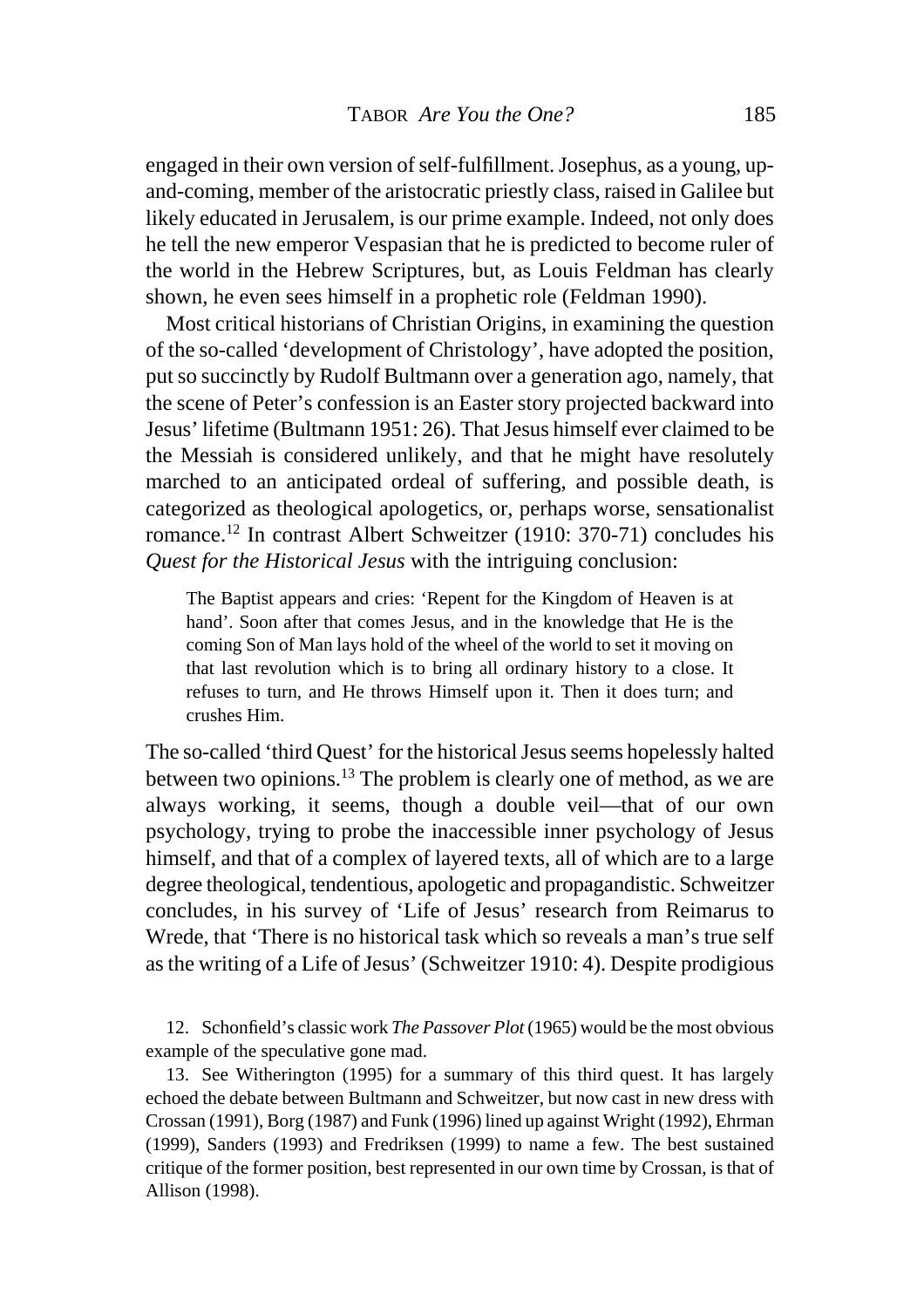effort and a plethora of sophisticated historical-critical studies published in the past ten years, it seems that by and large we end up with the Jesus of our individual methodological presuppositions. As Crossan puts it, 'It is impossible to avoid the suspicion that historical Jesus research is a very safe place to do theology and call it history, and to do autobiography and call it biography' (Crossan 1991: xxviii). Indeed, one wonders, at the opening of the twenty-first century, whether Bultmann's cautionary assertion that we could know next to nothing about the 'Jesus of history' and everything about the 'Christ of faith' has come back to haunt us.

 In my view a new avenue of fruitful inquiry has been opened with the publication of Michael Wise's *The First Messiah: Investigating the Savior before Christ* (1999) and Israel Knohl's *The Messiah before Jesus* (2000). These two scholars, working independently, came up with a strikingly similar thesis. Both Wise and Knohl put forth the argument, based on their reading and evaluation of the autobiographical nature of portions of the *Thanksgiving Hymns* (1QHodayot), and associated texts from Cave 4 (especially 4Q491 'Self-Glorification Hymn'), that the author of these materials had closely identified his mission, role, calling and career in the light of the Servant Songs of Deutero-Isaiah, the 'Seventy Weeks Prophecy' of Dan. 9, and various Psalms. In other words, what we have documented in the Qumran texts are the textual dynamics of what I am calling 'messianic self-identity', by the leader of the first-century BCE Qumran community. Although Wise and Knohl have their sharp differences, with regard to the dating, as well as the identity of the author, both of them argue that the ways in which their figure self-consciously appropriates these prophetic texts puts the question of the selfunderstanding of Jesus in a new light. The point is not merely that once upon a time, somewhere, someone, combined the standard messianic texts regarding glorification (Isa. 11, Mic. 5, *et al.*) with the notion of rejection, suffering and death (Servant Songs, Daniel and the Psalms). Their case is actually much stronger, namely that Jesus himself, and his earliest followers, rise out of the kind of messianic, apocalyptic way of thinking that has its closest parallels in the Qumran materials. In other words, the Jesus movement is best understood as a first-century CE revival of at least one branch of the 'messianic movement in Palestine', that flourished from the first century BCE down through the second Jewish Revolt. To quote Bultmann again:

Of course the attempt is made to carry the idea of the suffering Son of Man into Jesus' own outlook by assuming that Jesus regarded himself as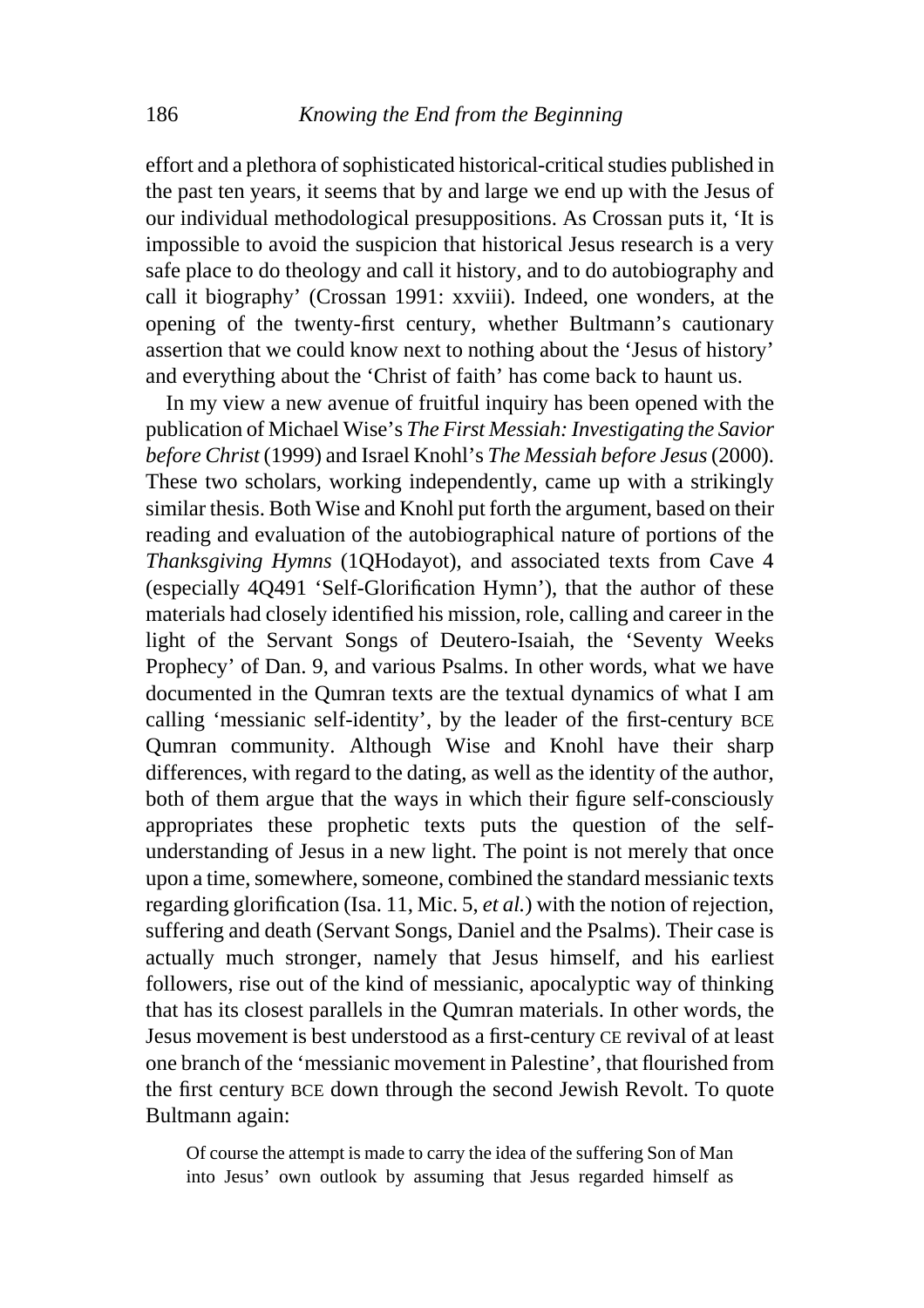Deutero-Isaiah's Servant of God who suffers and dies for the sinner, and fused together the two ideas Son of Man and the Servant of God into the single figure of the suffering, dying and rising Son of Man. At the very outset, the misgivings which must be raised as to the historicity of the predictions of the passion speak against this attempt. In addition, the tradition of Jesus' sayings reveals no trace of consciousness on his part of being the Servant of God of Isaiah 53. The messianic interpretation of Isaiah 53 was discovered in the Christian Church and even in it not immediately (Bultmann 1951: 31).

This point, shared by the majority of scholars doing critical-historical Jesus research, bears a careful reconsideration in the light of the arguments of Wise and Knohl. It is surely possible, and maybe even probable, that Jesus himself appropriated a cluster of prophetic texts in this messianic manner, and the composite he came up with included the notions of rejection, suffering and death, as well as the more common elements of exaltation and glorification. Wise has coined the term 'Scripture prophet' to designate a figure whose claims to divine inspiration are shaped and promulgated in the context of 'extensive interaction with his culture's sacred, written, tradition' (Wise 1999: 263). Although Wise is primarily focused on the Qumran Teacher of Righteousness, whose first-person writings we possess in the Dead Sea Scrolls, throughout his work he draws parallels with a 'Second Messiah', namely Jesus of Nazareth.

 My own thesis is that the unexpected arrest and brutal death of John the Baptizer must have served as a turning point for this first-century CE messianic, apocalyptic, baptist movement, of which Jesus represents a branch. Either Jesus himself, or John's followers, like the Qumran Teacher before them, went to the texts of the Hebrew Scriptures to find explanation for this tragic turn of events. What we can say with certainty, is such a view lies still imbedded in what must certainly be a pre-Markan layer of our earliest Gospel, namely Mk 9.12-13. It is remarkable that Schweitzer (1910: 330-97), in his provocative essay 'Thoroughgoing Scepticism and Thoroughgoing Eschatology', without the benefit of the Dead Sea Scrolls, anticipates the main arguments of Wise and Knohl, at least in terms of the probable self-understanding of Jesus and his destined role as apocalyptic agent of the Kingdom of God.

 My own study of the messianic self-identity of two contemporary Messiahs, namely David Koresh (1993 in Waco, Texas) and Moses Guibbory (1926–43 in Jerusalem), has both reinforced and clarified the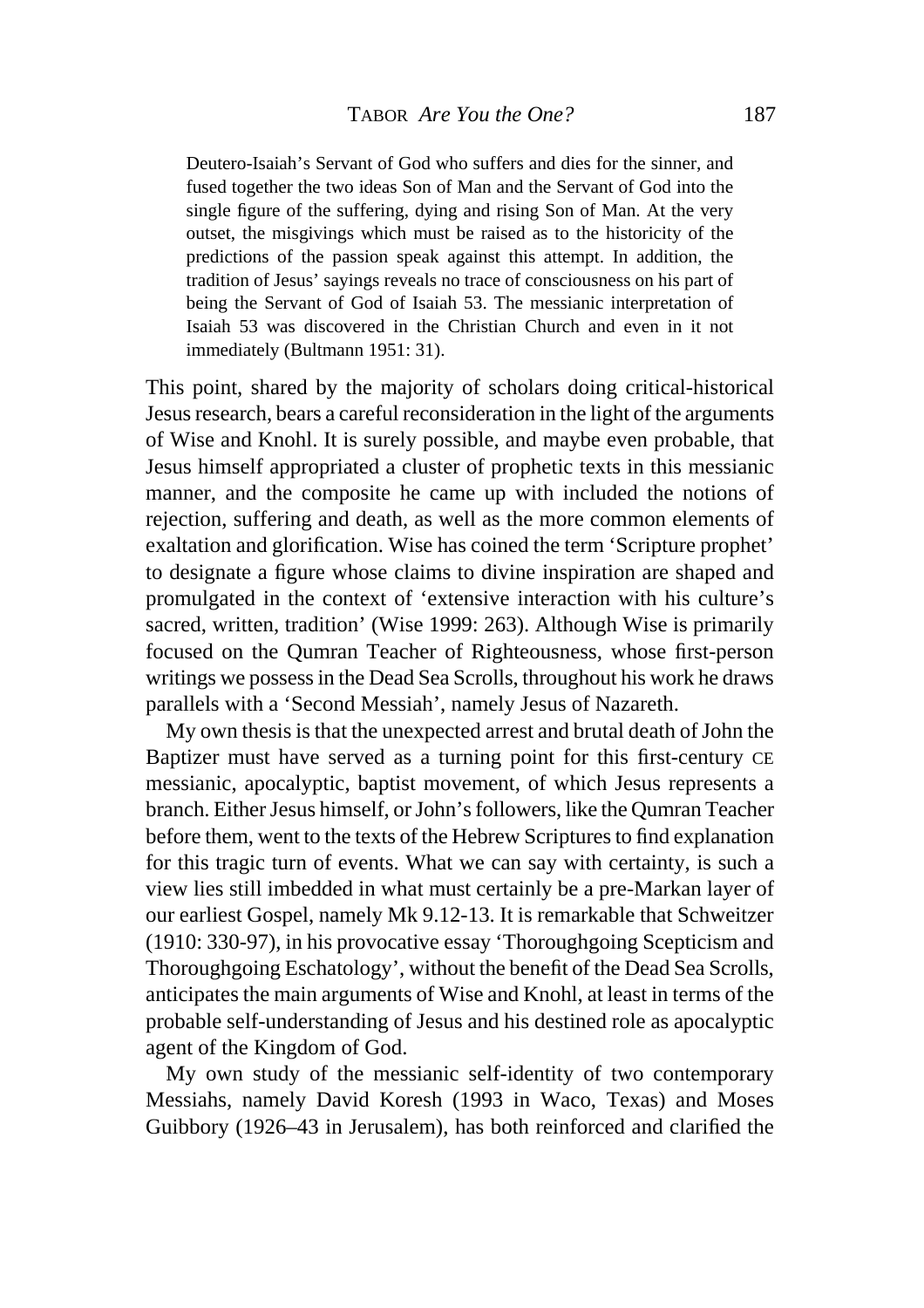unfolding textual dynamics of such an autobiographical enterprise.<sup>14</sup> The kind of prophetic, or potentially prophetic, texts that most readily lend themselves to such a personalized interpretation are those in which the autobiographical 'first-person' style sets the stage for 'third-person', *pesher*-like interpretation. For example, the 'I' of Isa. 48.16; 49.1-7; 50.4- 6; 61.1-4 can be combined with the narrative pattern of texts such as Isa. 42.1-9; 52.13–53.12; Pss. 2 and 110, and Mic. 5.2-4. There is also the added factor of the version of a particular text that might have been read within a community, or even, as at Qumran, multiple versions of the same text. For example, the Messenger/Elijah figure of Malachi, who is to come before the 'great and terrible day of Yahweh' (Mal. 3–4), becomes not one but *two* figures in the Qumran copy of Malachi (4QXII<sup>a</sup>):

Therefore, b[ehold, I] send [my] mess[enger, and he shall prepare] the way before me; and *they*15 will suddenly come to [his] te[mple, the Lor]d, whom you seek and the messenger of the colvenant, whom ylou desire…<sup>16</sup>

This plural reading might have well given rise to the notion of two anointed figures at Qumran, and if the John/Jesus movement was reading a version of the text such as this, it would be easy to couple the fate of John with that of Jesus. The variant readings in  $1QIsa^a$ , especially in the fourth Servant Song (Isa. 52.13–53.12), are significant, and Wise has shown how the Teacher at Qumran was able to take his version of these prophetic texts and apply them in ways that would not have been as compelling using the Masoretic version.<sup>17</sup> Wise convincingly shows that the broad correspondence between the ideas of the Teacher and a particular text of the prophets, for example Isaiah, are startling.

 There is no denying that our earliest Passion Narrative, now reflected in the Gospel of Mark, clearly builds up the career of Jesus based on a set of prophetic texts. Accordingly, the precise historicity of individual episodes remains in dispute. For example, did Jesus ride into Jerusalem on a colt, or does Mark create this scene based on Zech. 9.9? Or further, did Jesus actually cry out, 'My God, my God, why have you forsaken me?' or was this inserted by Mark based on Ps. 22.1? However, this uncertainty should by no means lead us to conclude that the inner dynamics of messianic selfidentity, based on key prophetic texts and contexts, are unlikely in the case

- 16. Translation from Abegg, Flint and Ulrich (1999: 477).
- 17. Wise 1999: 92-95.

 <sup>14.</sup> Tabor and Gallagher 1995; Wise 1999: 265-69; and Guibbory 1943.

 <sup>15.</sup> MT reads 'he'.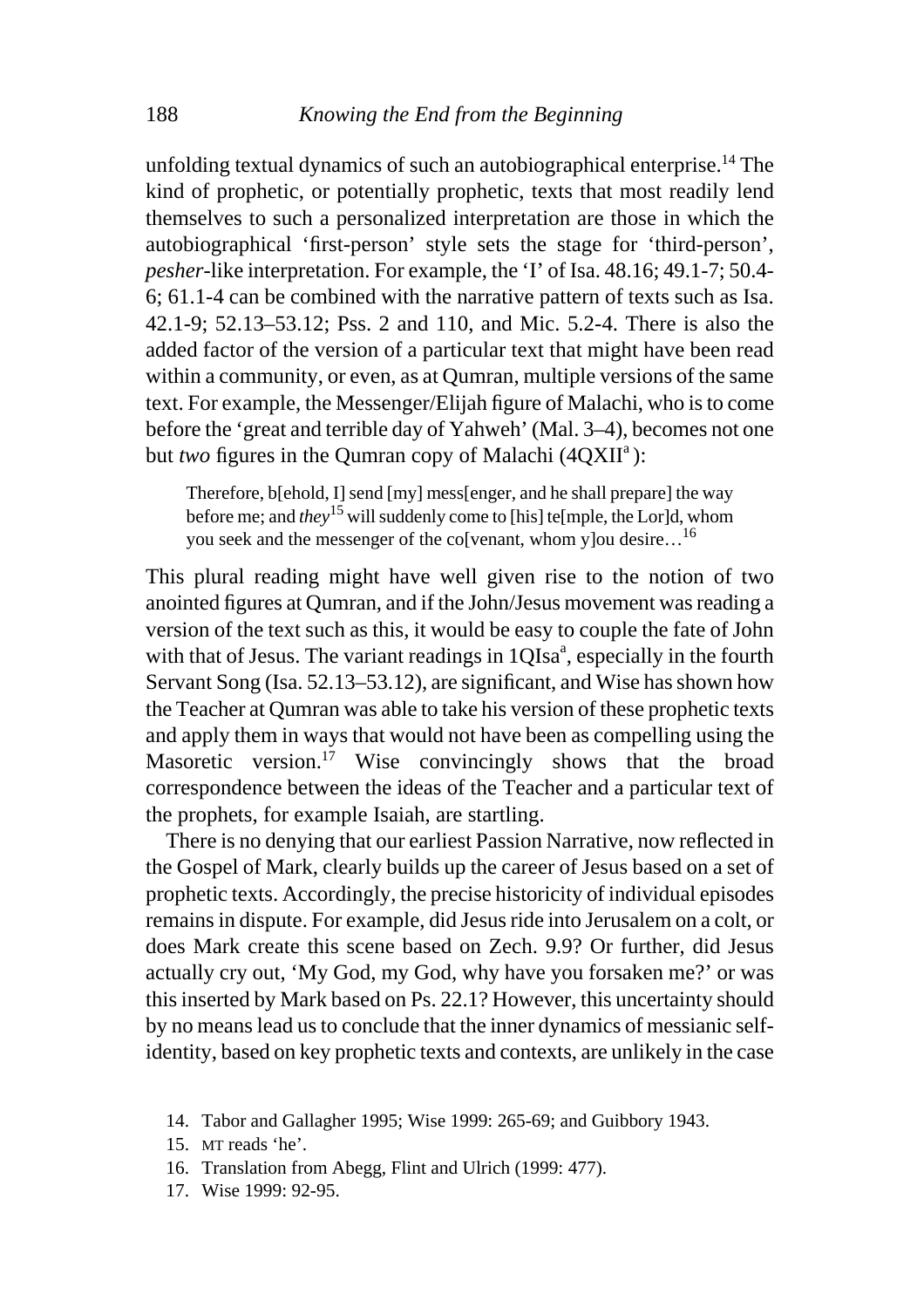of Jesus of Nazareth.

 What really stirs this apocalyptic messianic pot of stew is the combination of subjective inward experience and objective, external, historical fact. In other words, the messianic candidate comes to the text to inform his or her self-understanding, as well as launch a messianic career, while at the same time external events (e.g. Pilate delivers Jesus to be crucified) elucidate the 'true' meaning of the texts. This is the heart and core of the *pesher* method of interpretation as seen in, say, the Habakkuk Pesher (1QpHab). The 'chastisement of the Teacher of Righteousness' (4.10), and the suffering and faith of the followers (8.1-3), both inform inner self-understanding and reinforce, or even 'orchestrate', external events. For example, in the case of Jesus, I know of no responsible scholar who denies the historicity of the Roman crucifixion of Jesus, even though one might conceivably argue that it arose as a post-mortem creation of loyal followers based on their reading backwards from Zech. 12.10 and Ps. 22.13 (5/6HevPs), both of which mention the 'piercing' of a righteous anointed one.

 Most common in this complex of categories, candidates and contexts is the notion of a kind of 'realized eschatology', to borrow a phrase from C.H. Dodd. In other words, the hard reality of history is mediated by the imaginative projection of communal or individual self-understanding. The full confirmation of prophetic fulfillment is always 'at hand', just out of reach, but the serendipitous and fortuitous nature of events, as well as the self-conscious activities of the leader and the group, work together to construct a convincing picture. Although the texts themselves act powerfully in this mix, it is the utter conviction of the candidate, set in these historical contexts, that furnishes the apologetic power. With such dynamics at work we truly have 'the makings of a Messiah' in ways that can be documented down through history, even into our own time.

## BIBLIOGRAPHY

|                                  | Abegg, Martin, Peter Flint and Eugene Ulrich                                  |  |
|----------------------------------|-------------------------------------------------------------------------------|--|
| 1999                             | The Dead Sea Scrolls Bible (San Francisco: HarperSanFrancisco).               |  |
| Allison, Dale C.                 |                                                                               |  |
| 1998                             | Jesus of Nazareth: Millenarian Prophet (Minneapolis: Fortress Press).         |  |
| Borg, Marcus J.                  |                                                                               |  |
| 1987                             | Jesus: A New Vision (San Francisco: HarperSanFrancisco)                       |  |
| Borg, Marcus J., and N.T. Wright |                                                                               |  |
| 1999                             | <i>The Meaning of Jesus: Two Visions</i> (San Francisco: HarperSanFrancisco). |  |
|                                  |                                                                               |  |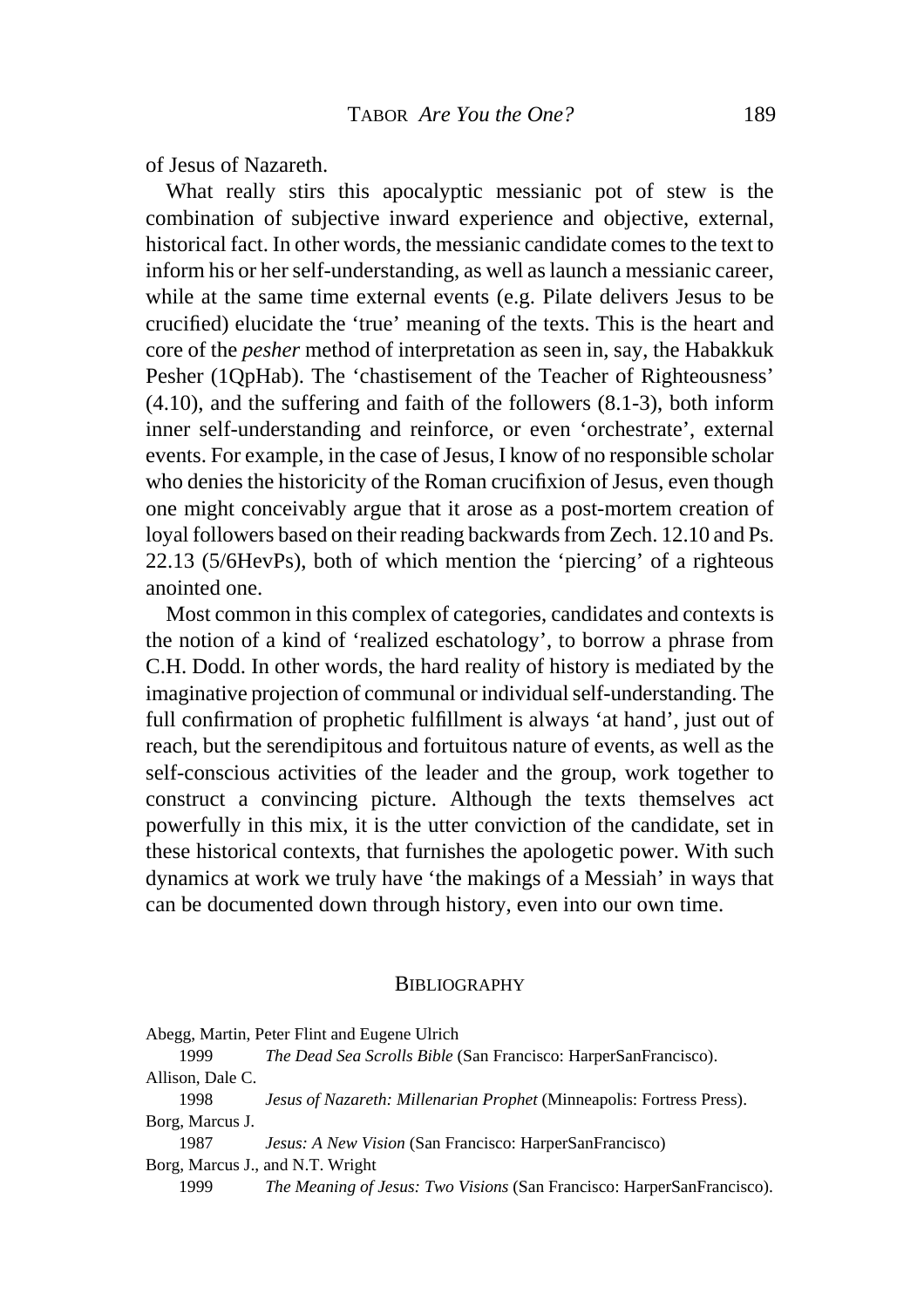| Bultmann, Rudolf K. |                                                                                                          |
|---------------------|----------------------------------------------------------------------------------------------------------|
|                     | 1951, 1955 Theology of the New Testament (trans. Kendrick Grobel; 2 vols.; New York:                     |
|                     | Charles Scribners Sons).                                                                                 |
| Collins, John J.    |                                                                                                          |
| 1995                | The Scepter and the Star: The Messiahs of the Dead Sea Scrolls and Other                                 |
|                     | Ancient Literature (The Anchor Bible Reference Library; New York:                                        |
|                     | Doubleday).                                                                                              |
| Crossan, John D.    |                                                                                                          |
| 1991                | The Historical Jesus: Life of a Mediterranean Jewish Peasant (San<br>Francisco: HarperSanFrancisco).     |
| Ehrman, Bart D.     |                                                                                                          |
| 1999                | Jesus: Apocalyptic Prophet of the New Millennium (New York: Oxford<br>University Press).                 |
|                     | Evans, Craig A., and Peter W. Flint                                                                      |
| 1997                | Eschatology, Messianism, and the Dead Sea Scrolls (Studies in the Dead Sea                               |
|                     | Scrolls and Related Literature, 1; Grand Rapids: William B. Eerdmans).                                   |
| Feldman, Louis      |                                                                                                          |
| 1990                | 'Prophets and Prophecy in Josephus', JTS 41: 386-422.                                                    |
| Fredriksen, Paula   |                                                                                                          |
| 1999                | Jesus of Nazareth: King of the Jews (New York: Alfred A. Knopf).                                         |
| Funk, Robert W.     |                                                                                                          |
| 1996                | Honest to Jesus: Jesus for a New Millennium (San Francisco:<br>HarperSanFrancisco).                      |
| Knohl, Israel       |                                                                                                          |
| 2000                | The Messiah before Jesus (Berkeley: University of California Press).                                     |
| Grabbe              |                                                                                                          |
| 1997                | 'The 70-Weeks Prophecy (Daniel 9:24-27) in Early Jewish Interpretation', in                              |
|                     |                                                                                                          |
|                     | Craig A. Evans and Shemaryahu Talmon (eds.), The Quest for Context and                                   |
|                     | Meaning: Studies in Biblical Intertextuality in Honor of James A. Sanders                                |
|                     | (BibInt, 28; Leiden: E.J. Brill): 595-611                                                                |
| Guibbory, Moses     |                                                                                                          |
| 1943                | The Bible in the Hands of its Creators (New York: Society of the Bible in<br>the Hands of its Creators). |
| Perrin, Norman      |                                                                                                          |
| 1971                | 'Towards an Interpretation of the Gospel of Mark', in Hans Dieter Betz                                   |
|                     | (ed.), Christology and a Modern Pilgrimage: A Discussion with Norman                                     |
|                     | Perrin (Missoula, MT: SBL): 1-78.                                                                        |
| Sanders, E.P.       |                                                                                                          |
| 1993                | The Historical Figure of Jesus (London: Penguin).                                                        |
| Schonfield, Hugh J. |                                                                                                          |
| 1965                | The Passover Plot: New Light on the History of Jesus (London: Hutchinson).                               |
| Schweitzer, Albert  |                                                                                                          |
| 1910                | The Quest for the Historical Jesus: A Critical Study of its Progress from                                |
|                     | Reimarus to Wrede (trans. W. Montgomery; New York: Macmillan).                                           |
|                     | Tabor, James D., and Eugene Gallagher                                                                    |
| 1995                | Why Waco? Cults and the Battle for Religious Freedom in America                                          |
|                     | (Berkeley: University of California Press).                                                              |
| Wise, Michael O.    |                                                                                                          |